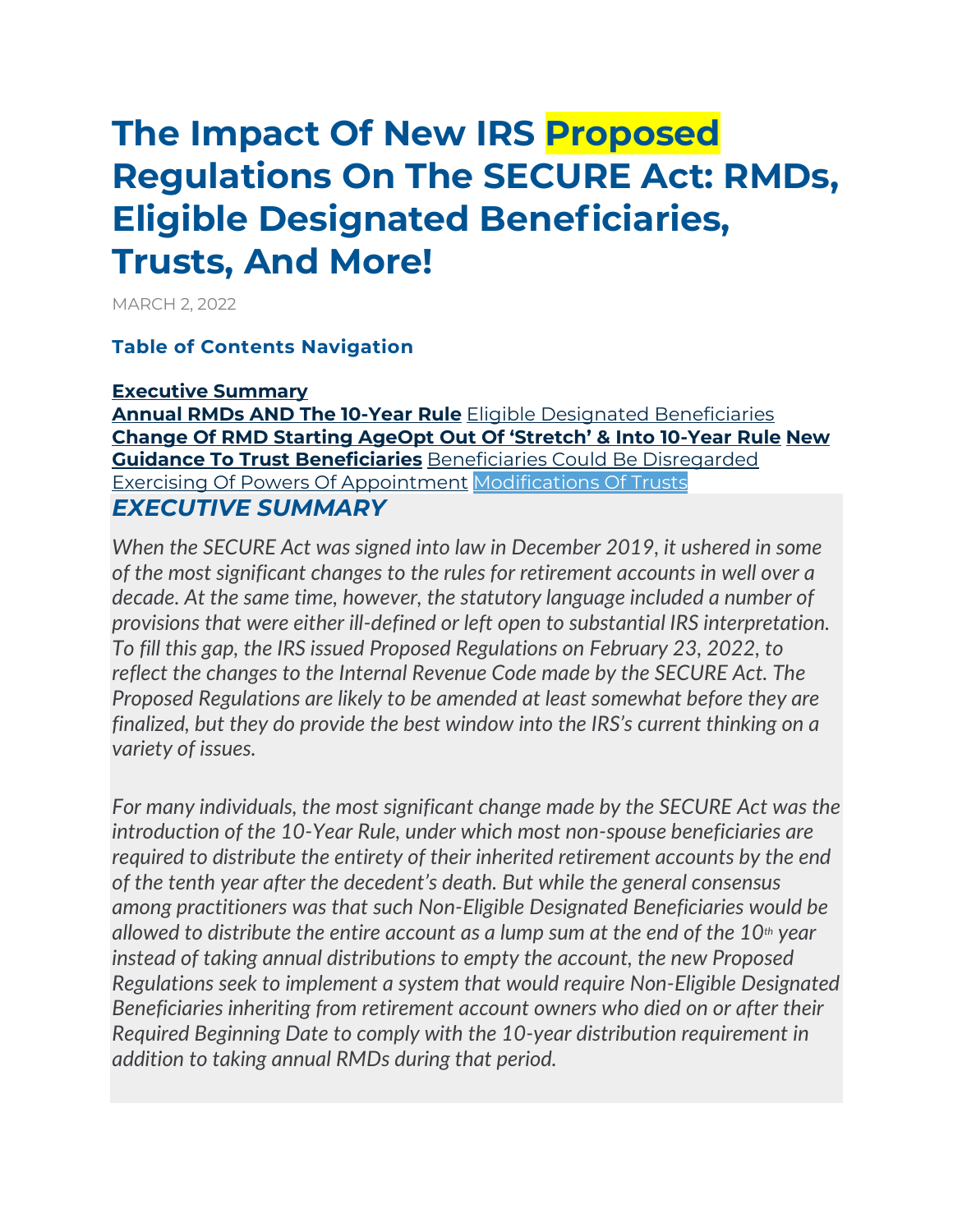*The Proposed Regulations also clarify who can be considered an Eligible Designated Beneficiary (and who are able to use the previous 'stretch' RMD rules rather than the 10-Year Rule), including the decedent's minor children, considered minors until they reach their 21st birthday regardless of the age of majority defined by state laws. Which means that minors would use the 'stretch' RMD rules until their 21st birthday, and then be subject to the 10-year rule and potential continued RMDs (if the decedent had reached their Required Beginning Date).*

*Furthermore, the Proposed Regulations provide significant new guidance on trust beneficiaries of retirement accounts, proposing that much of the existing trust-asa-retirement-account-beneficiary structure be left in place, including the requirements for a trust to qualify as a "See-Through Trust" and the concepts of Conduit and Discretionary Trusts. In addition to continuing to allow remainder beneficiaries of a Conduit Trust to be disregarded when determining the post-death payout schedule of a See-Through Trust named as the beneficiary of a retirement account, the Proposed Regulations also outline other new types of Discretionary Trust beneficiaries that can be disregarded, including secondary beneficiaries who can only inherit trust assets contingent on the death of another secondary beneficiary, and beneficiaries who can only receive distributions of retirement assets from a trust that are first required to be fully distributed to a minor trust beneficiary before the end of the year in which they reach age 31 (provided that they survive to that age).*

*In a departure from IRS historical norms, the Proposed Regulations would prevent a general power of appointment from causing a trust to fail to meet the See-Through Trust requirement that beneficiaries of a trust be identifiable (given that certain requirements are met). Additionally, in the event that a trust is modified via a method provided for under state law, any trust beneficiaries removed via such a process by September 30th of the year following the year of death will not be considered when determining the trust's post-death payout schedule.*

*Ultimately, the key point is that the IRS's recent Proposed Regulations provide important insight and clarity on several aspects of the SECURE Act, of particular relevance to certain Non-Eligible Designated Beneficiaries and those with trusts. And while the Proposed Regulations can still be amended before they are finalized, taxpayers (and their advisors) can start preparing themselves now for how their individual situations might be affected!*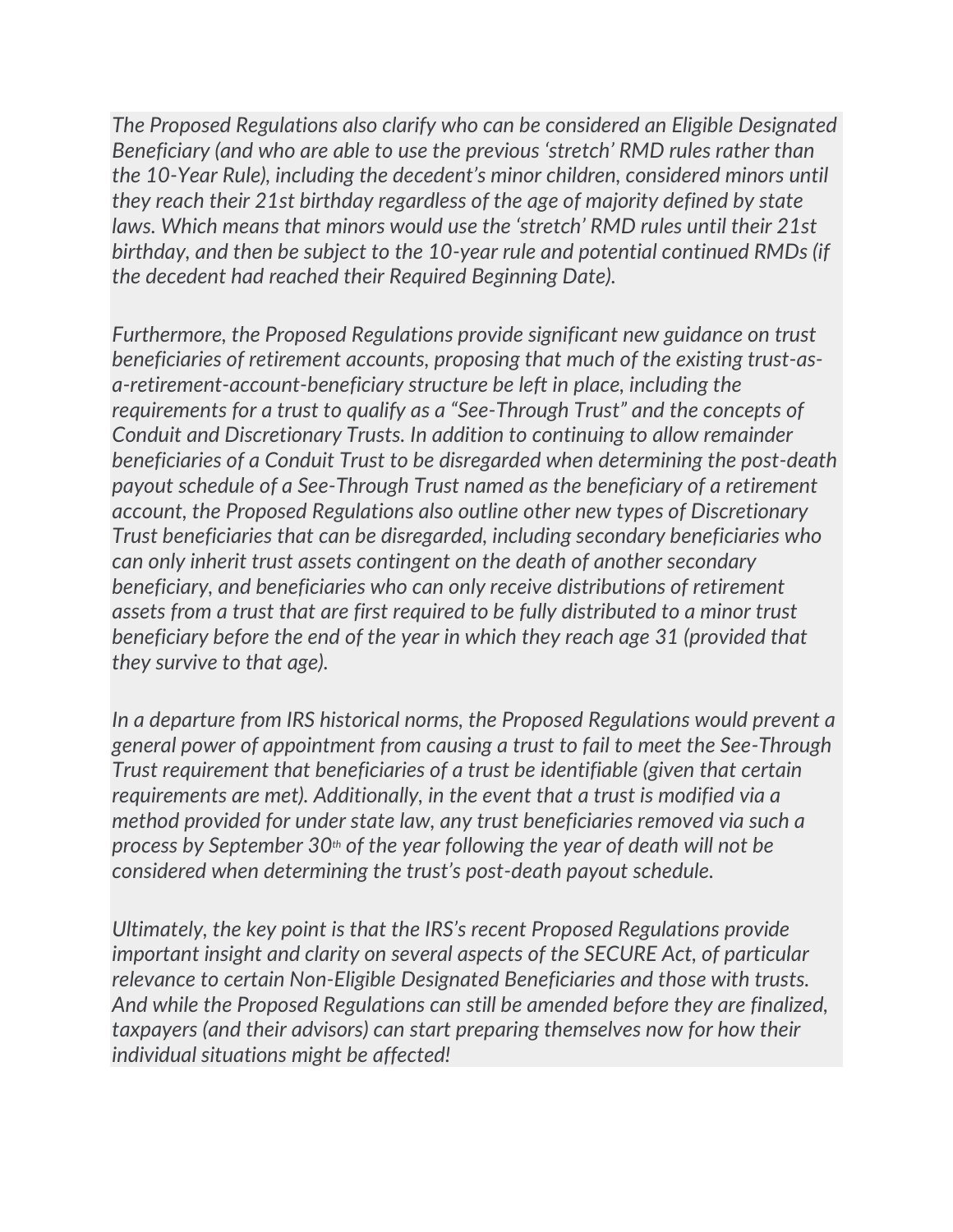

### AUTHOR: JEFFREY LEVINE, CPA/PFS, CFP®, AIF, CWS®, MSA

#### TEAM KITCES

Jeffrey Levine, CPA/PFS, CFP, AIF, CWS, MSA is the Lead Financial Planning Nerd *for [Kitces.com,](https://www.kitces.com/) a leading online resource for financial planning professionals, and also serves as the Chief Planning Officer for [Buckingham Wealth Partners.](https://buckinghamstrategicwealth.com/?utm_source=Kitces&utm_medium=KitcesReferral&utm_campaign=LevineBio&utm_id=Kitces) In 2020, Jeffrey was named to Investment Advisor Magazine's IA25, as one of the top 25 voices to turn to during uncertain times. Also in 2020, Jeffrey was named by Financial Advisor Magazine as a Young Advisor to Watch. Jeffrey is a recipient of the Standing Ovation award, presented by the AICPA Financial Planning Division for "exemplary professional achievement in personal financial planning services." He was also named to the 2017 class of 40 Under 40 by InvestmentNews, which recognizes "accomplishment, contribution to the financial advice industry, leadership and promise for the future." Jeffrey is the Creator and Program Leader for [Savvy IRA Planning®,](https://www.savvyira.com/) as well as the Co-Creator and Co-Program Leader for Savvy Tax [Planning®,](https://www.savvytaxplanning.com/) both offered through [Horsesmouth, LLC.](https://public.horsesmouth.com/) He is a regular contributor to Forbes.com, as well as numerous industry publications, and is commonly sought after by journalists for his insights. You can follow Jeff on Twitter [@CPAPlanner.](https://twitter.com/CPAPlanner)*

#### *Read more of Jeff's articles [here.](https://www.kitces.com/?s=&s=&by-author=3906&by-category=&from-date=&to-date=&submit=)*

On December 20, 2019, the [Setting Every Community Up for Retirement](https://www.kitces.com/blog/secure-act-2019-stretch-ira-rmd-effective-date-mep-auto-enrollment/)  [Enhancement \(SECURE\) Act was signed into law,](https://www.kitces.com/blog/secure-act-2019-stretch-ira-rmd-effective-date-mep-auto-enrollment/) ushering in some of the most significant changes to the rules for retirement accounts in well over a decade. As is often the case with statutory language, the SECURE Act included a number of provisions that were either ill-defined or left open to substantial IRS interpretation. Thus, for more than two years, practitioners have been anxiously awaiting the issuance of Treasury Regulations to help fill in the gap and answer open questions.

To that end, [on February 23, 2022, the IRS issued Proposed Regulations](https://public-inspection.federalregister.gov/2022-02522.pdf) to reflect the changes to the Internal Revenue Code made by the SECURE Act. Although the Regulations cannot yet be relied upon, are not yet finalized, and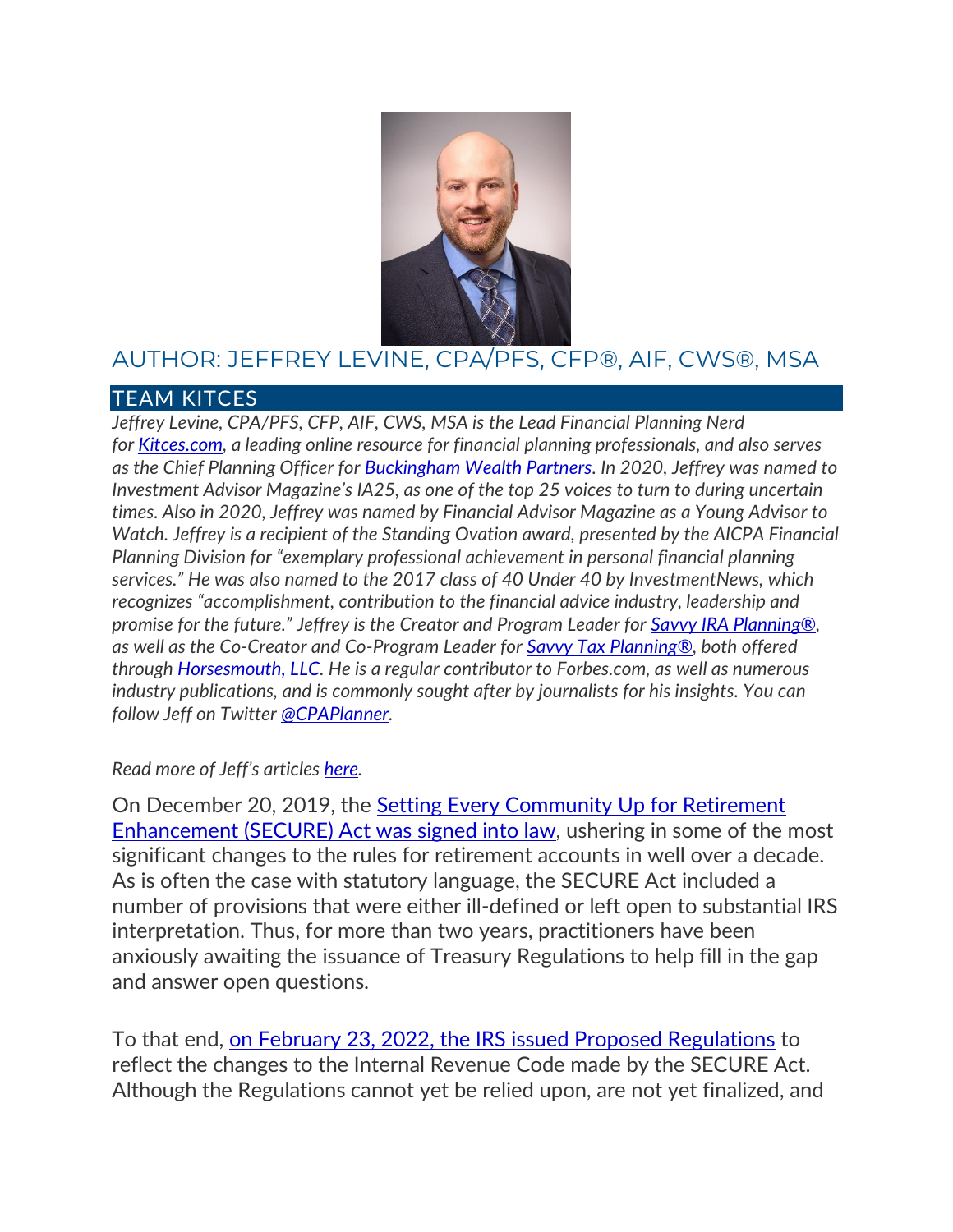are likely to be amended at least somewhat before that happens, they provide the best window into the IRS's current thinking on a variety of issues to date.

## Some Non-Eligible Designated Beneficiaries Would Be Subject To *BOTH* Annual RMDs And The 10-Year Rule

For many individuals, the most significant change made by the SECURE Act was the [introduction of the 10-Year Rule.](https://www.kitces.com/blog/secure-act-stretch-ira-401k-elimination-eligible-designated-beneficiary-retirement-accounts-taxes/) Under the rule, most non-spouse beneficiaries are required to distribute the entirety of their inherited retirement account by the end of the tenth year after the decedent's death.

After the enactment of the SECURE Act, the general consensus among practitioners was that the 10-Year Rule would be implemented in such a manner that would simply require the inherited account to be fully distributed by the end of the  $10<sup>th</sup>$  year after death. During those 10 years, however, it was thought that beneficiaries would have ultimate flexibility, and the ability to take out as much, or as little, as desired in each of the first nine years after the owner's death (as long as anything still left in the  $10<sup>th</sup>$  year after death was distributed by the end of that year).

Then, in early 2021, the IRS issued its annual update to Publication 590- B, *Distributions from Individual Retirement Arrangements (IRAs)*, which included an example that seemed to indicate that Non-Eligible Designated Beneficiaries would be required to abide by 'regular' 'stretch' RMDs in *addition* to the 10- Year Rule. Practitioners immediately raised questions about the Publication, and within weeks, an IRS spokesperson indicated that the initial version contained a mistake, and that a corrected version of the Publication would soon be made available.

To that end, on May 25, 2021, the IRS posted a revised version of Publication [590-B,](https://www.irs.gov/pub/irs-prior/p590b--2020.pdf) in which it seemed to confirm that the original interpretation of the 10- Year Rule was correct, and that Non-Eligible Designated Beneficiaries would *not* be required to take any distributions until the 10<sup>th</sup> year after the retirement account owner's death.

More specifically, the revised Publication of 590-B stated: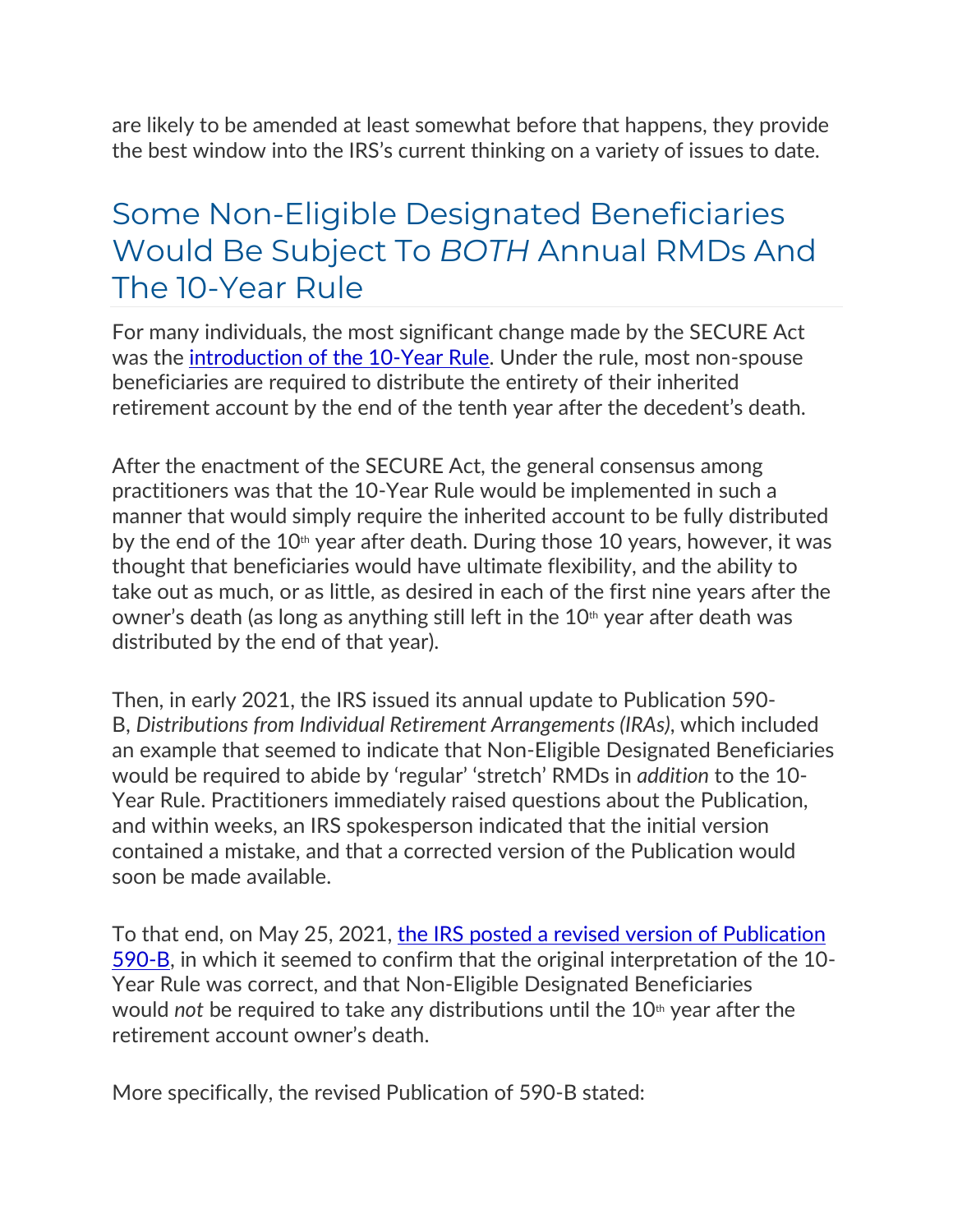*10-year rule. The 10-year rule requires the IRA beneficiaries who are not taking life expectancy payments to withdraw the entire balance of the IRA by December 31 of the year containing the 10th anniversary of the owner's death. For example, if the owner died in 2020, the beneficiary would have to fully distribute the plan by December 31, 2030. The beneficiary is allowed, but not required, to take distributions prior to that date.*

In what can only be considered an incredibly surprising turn of events, the new Proposed Regulations seek to implement a remarkably complex system, whereby Non-Eligible Designated Beneficiaries would be split into two distinct groups, each with their own set of post-death distribution rules.

One group would be comprised of Non-Eligible Designated Beneficiaries who inherited from retirement account owners who died *prior* to their Required Beginning Date. This group of beneficiaries would be subject to 'only' the 10- Year Rule.

Non-Eligible Designated Beneficiaries who inherited from retirement account owners who died *on or after* their Required Beginning Date would comprise the second group. And this group of beneficiaries would be subject to *both* the 10- Year Rule *and* 'regular' 'stretch' distributions.

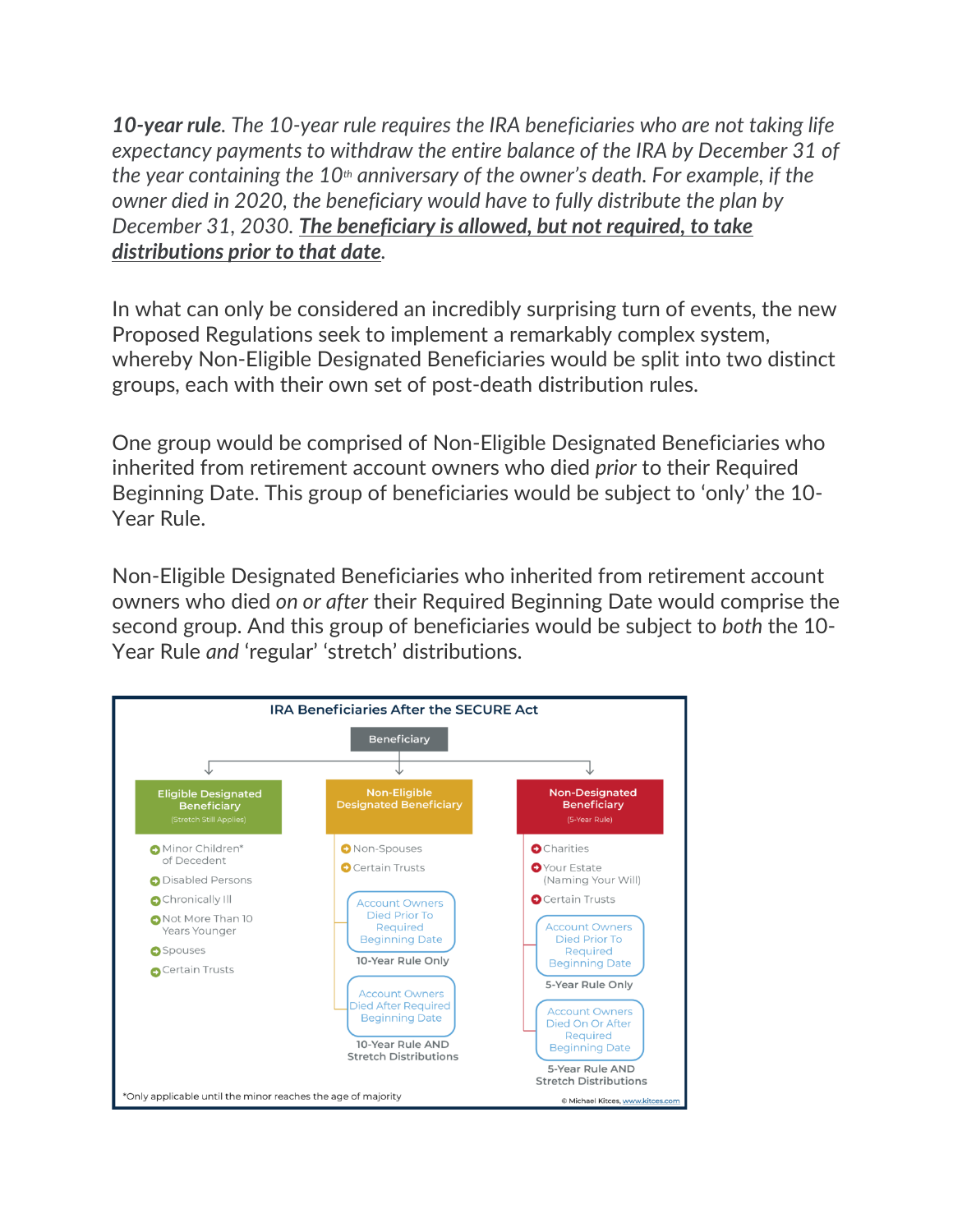In other words, beneficiaries who inherit retirement accounts whose owners die *on or after* the Required Beginning Date would continue to have to comply not only with the 'stretch' distribution rules in place before the SECURE Act was passed, but, on top of those annual minimum requirements in each of the first nine years after death, they would *also* be required to empty the account by the end of the  $10<sup>th</sup>$  year after death.

*Example 1: Bart is the healthy adult child of Homer and Marge, and will turn 39 years old in 2022. In June 2022, tragedy strikes, and Homer, age 68, and Marge, age 75, are killed in a car accident, leaving Bart as the beneficiary of each of their IRA accounts.*

*Since Bart does not meet any of the requirements to be an Eligible Designated Beneficiary (discussed in greater depth in the following section), Bart will be a Non-Eligible Designated Beneficiary, and subject to the 10-Year Rule. Notably, though, under the Proposed Regulations, Bart would be subject to two different sets of post-death distribution rules.*

*Since Homer died prior to his Required Beginning Date, with respect to the IRA Bart inherits from Homer, he must simply empty the inherited account by the end of 2032 (the 10th year after Homer's death). Distributions before that time would be allowed, but not required.*

*By contrast, Marge had already passed her Required Beginning Date (of April 1 of the following the year that she turned 72). Accordingly, with respect to the IRA Bart inherits from Marge, he will be subject to both the 10-Year Rule and annual 'stretch' RMDs. Thus, beginning in 2023 (the year after death), Bart would need to begin taking 'stretch' distributions, calculated in the same manner as if the SECURE Act had not been enacted, and on top of that, he must be sure to empty the entire inherited IRA from Marge by December 31, 2032.*

In the preamble to the [Proposed Regulations,](https://public-inspection.federalregister.gov/2022-02522.pdf) the IRS provided its rationale for this approach, indicating the following:

*…section 401(a)(9)(H)(i)(II) provides that section 401(a)(9)(B)(ii) applies whether or not distributions have commenced. Accordingly, if an employee dies after the required beginning date, distributions to the employee's beneficiary for calendar*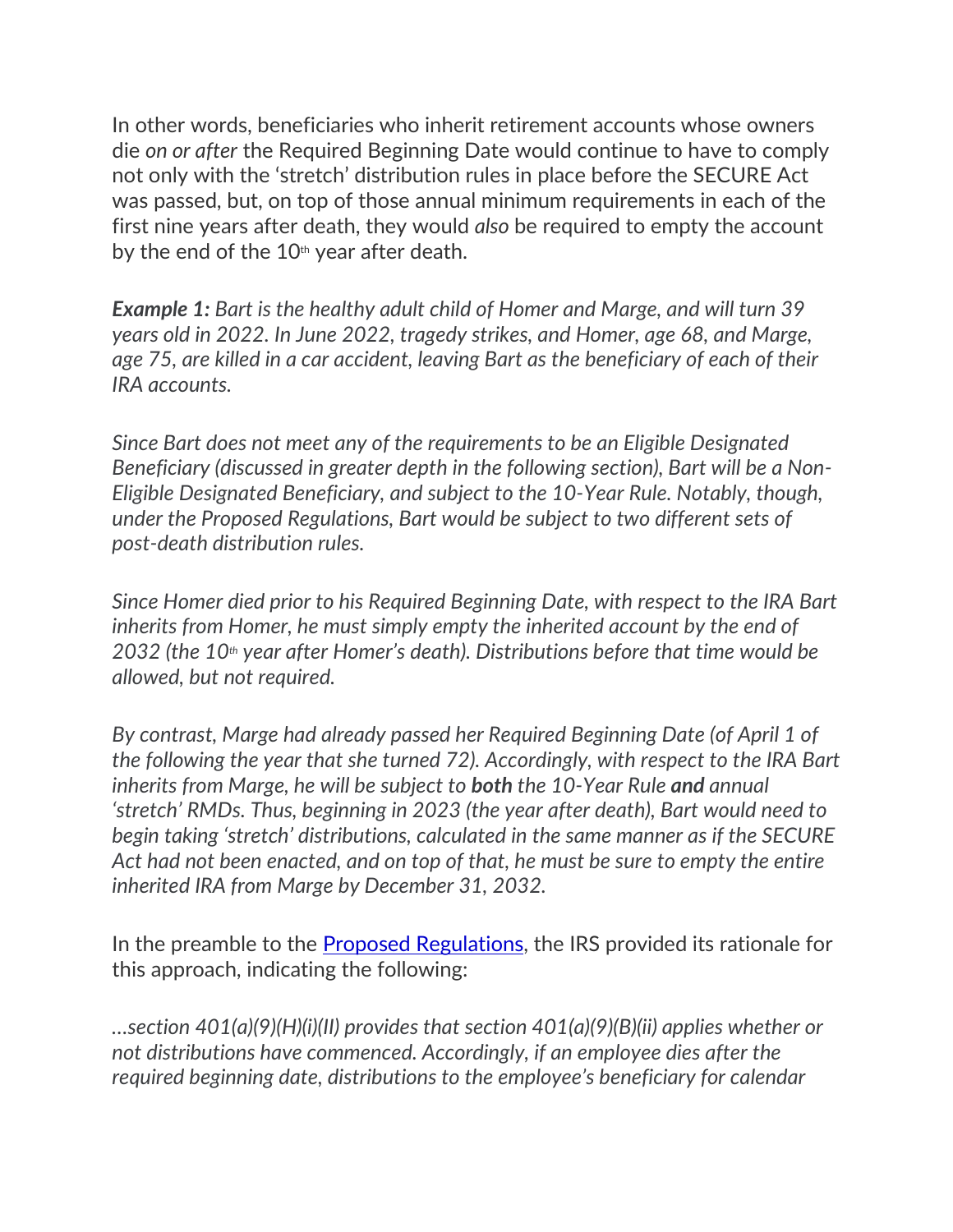*years after the calendar year in which the employee died must satisfy section 401(a)(9)(B)(i) as well as section 401(a)(9)(B)(ii).*

Such an interpretation of the statute seems reasonable, but also unnecessary. In the past, the IRS has certainly interpreted *more* narrowly written statutes in a much broader manner. To that end, given the complexity such a bifurcated approach to implementing the 10-Year Rule would create, it's likely that the IRS will receive a substantial number of comment letters recommending a simpler implementation.

It remains to be seen whether any such commentary will sway the IRS's opinion on the matter, and as such, advisors should begin to consider the implications of such requirements on clients' plans.

### **CLARIFICATIONS AROUND THE DEFINITION OF ELIGIBLE DESIGNATED BENEFICIARIES**

While the general rule under the SECURE Act is that [Designated Beneficiaries](https://www.kitces.com/blog/secure-act-stretch-ira-401k-elimination-eligible-designated-beneficiary-retirement-accounts-taxes/)  will be subject to the new 10-Year Rule, the law did leave the original 'stretch' [rules in place for Eligible Designated Beneficiaries.](https://www.kitces.com/blog/secure-act-stretch-ira-401k-elimination-eligible-designated-beneficiary-retirement-accounts-taxes/) The SECURE Act went on to provide that Eligible Designated Beneficiaries would consist of the following five subgroups:

- 1. Surviving spouses
- 2. Individuals who are disabled
- 3. Persons who are chronically ill
- 4. Persons not more than 10 years younger than the deceased individual
- 5. Minor children of the decedent

Notably, although the SECURE Act did provide some definitions to clarify the requirements for qualifying for one or more of the above categories of Eligible Designated Beneficiaries, there remained a substantial number of questions. The Proposed Regulations provide additional information meant to help close that gap.

### **Minor Children Of Decedents**

Perhaps the group of Eligible Designated Beneficiaries for which practitioners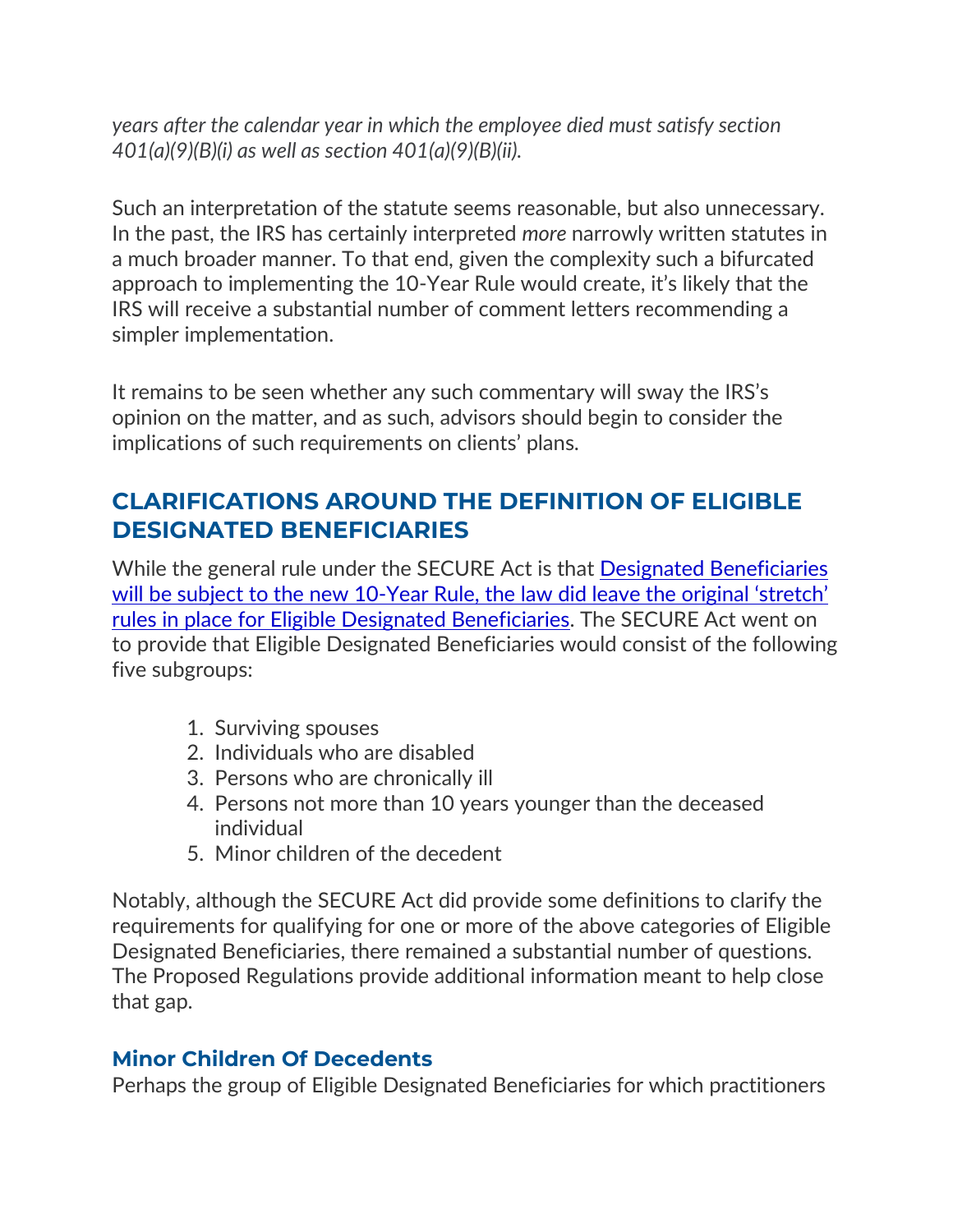were most anxious for additional clarification was minor children of the deceased retirement owner. Critically, while the definition of who is, and who is not, a minor is generally a matter of state law, the text of the SECURE Act pointed to [IRC Section 401\(a\)\(9\)\(F\)](https://www.law.cornell.edu/uscode/text/26/401) for further clarification.

That Section of the Internal Revenue Code, however, redirects taxpayers to [Treasury Regulation 1.401\(a\)\(9\)-6, A-15,](https://www.law.cornell.edu/cfr/text/26/1.401(a)(9)-6) which previously only applied to defined benefit plans and allowed children actively pursuing a specific course of education to be considered minors until as late as their 26<sup>th</sup> birthday.

The Proposed Regulations would modify the existing Regulations to provide that, in general, children of a decedent would be treated as reaching the age of majority on their  $21<sup>st</sup>$  birthday. This would apply to children in all states, regardless of when such an individual would normally reach the age of majority under state law for other purposes. Accordingly, under the Proposed Regulations, minor children would be subject to the 'stretch' RMD rules beginning in the year after the death of their parent, and continuing through the year of their  $21<sup>st</sup>$  birthday, at which time, the 10-Year Rule would begin to apply.

Owing to the ages when individuals generally tend to have children, it's likely that most minor children (i.e., younger than age 21) would inherit from parents dying prior to their Required Beginning Date. Thus, in most situations, minors would *not* be subject to annual RMDs during the period of time in which the 10-Year Rule applies.

Of course, there will be the occasional situation where a minor child inherited from a retirement account owner who had already reached their Required Beginning Date. In such a situation, under the Proposed Regulation, that child would continue to be subject to annual RMD requirements both prior to, and during, the application of the 10-Year Rule.

*Example 2: Bud is a 5-year-old healthy child of Peggy, age 45, and Al, age 75. In May 2022, Peggy and Al are both killed in a boating accident, leaving Bud as the beneficiary of each of their IRA accounts.*

*As a minor child of both decedents, Bud would be considered an Eligible Designated Beneficiary under the SECURE Act. And, as provided by the Proposed Regulations, that status would continue to apply until Bud turned 21, at which point, he would*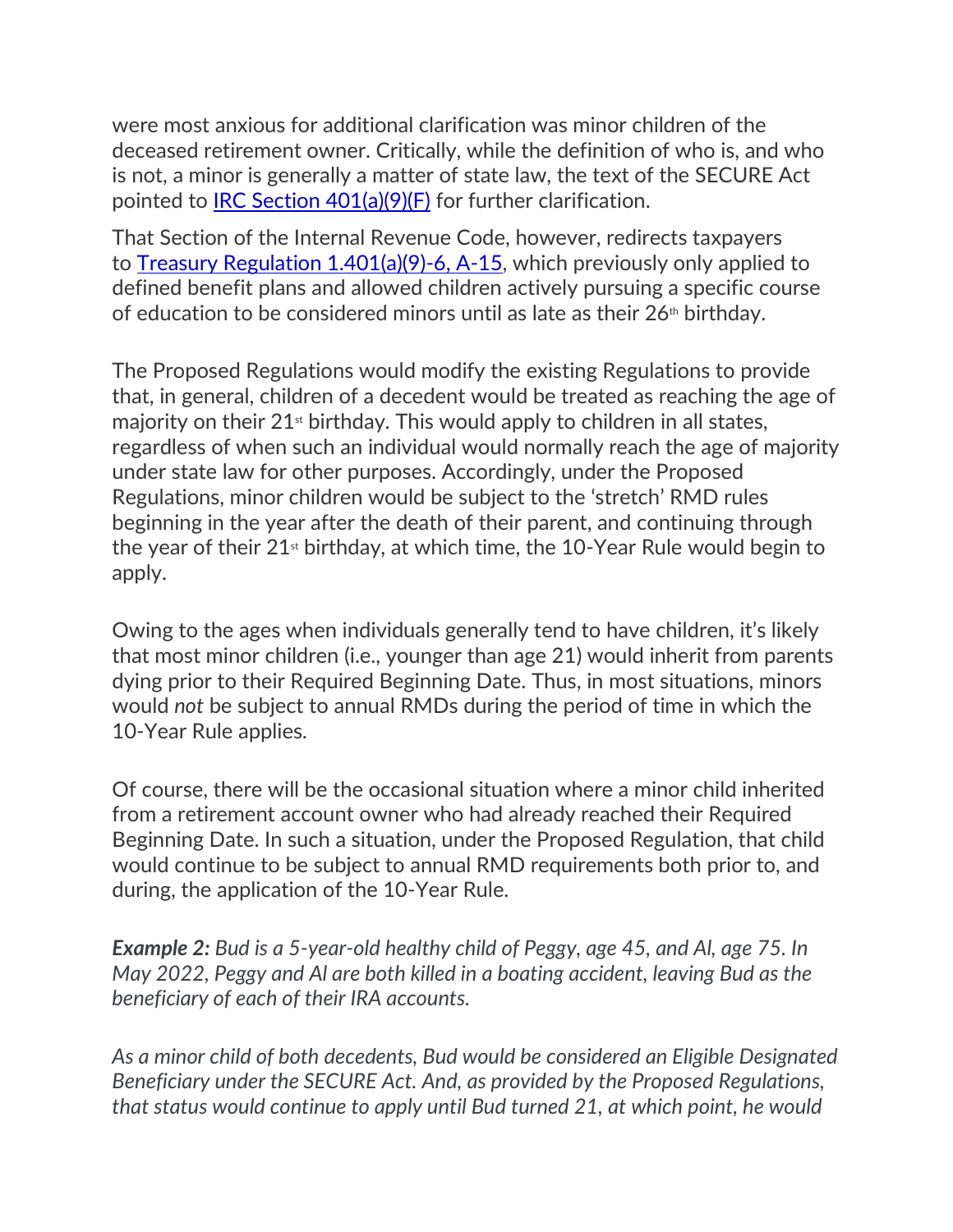*no longer be considered a minor and therefore, from that point forward, would be considered a Non-Eligible Designated Beneficiary subject to the 10-Year Rule.*

*From age 6 (the year after his parents' death) through age 21 (the year in which Bud would reach the age of majority under the Proposed Regulations), the postdeath distributions rules to which Bud was subject would be the same for both the IRA inherited from Peggy and from Al. More specifically, Bud would have to take RMDs from each account annually (the same as before the SECURE Act).*

*Once Bud reached the age of majority, however, he would be subject to two different sets of rules. Since Peggy died prior to her Required Beginning Date, as explained earlier, Bud would not be subject to any RMDs from the account he inherited from Peggy during the period of time in which the 10-Year Rule applied. The annual distribution requirement, which existed from his age 6 through age 21 would stop, and he would 'simply' have to empty whatever was still left in the account by the end of the year in which he turned 31.*

*The 10-Year Rule would apply to the account inherited from Al in the same manner as it applies to the account inherited from Peggy. Accordingly, that account would also have to be fully distributed by the end of the year in which Bud turned 31. However, since Al died after reaching his Required Beginning Date, Bud would still be subject to annual RMDs from the account inherited from Al each and every year.*

It's worth noting that the Proposed Regulations provide a limited number of exceptions to the "minor children reach the age of majority at 21" rule. One exception, for instance, would allow plans adopted prior to the publication of the Final Regulations to continue to incorporate their own plan-specific definition of "majority" that is different from that in the Final Regulations.

In addition, governmental plans, which require 'only' a "reasonable, good faith standard in complying with the rules of section 401(a)(9)" would be allowed to continue to use the age of majority definition incorporated into the existing Regulations, regardless of when those plans were adopted.

#### **Individuals Who Are Disabled**

As noted earlier, the SECURE Act included individuals who are disabled in the group of beneficiaries who qualify as Eligible Designated Beneficiaries. It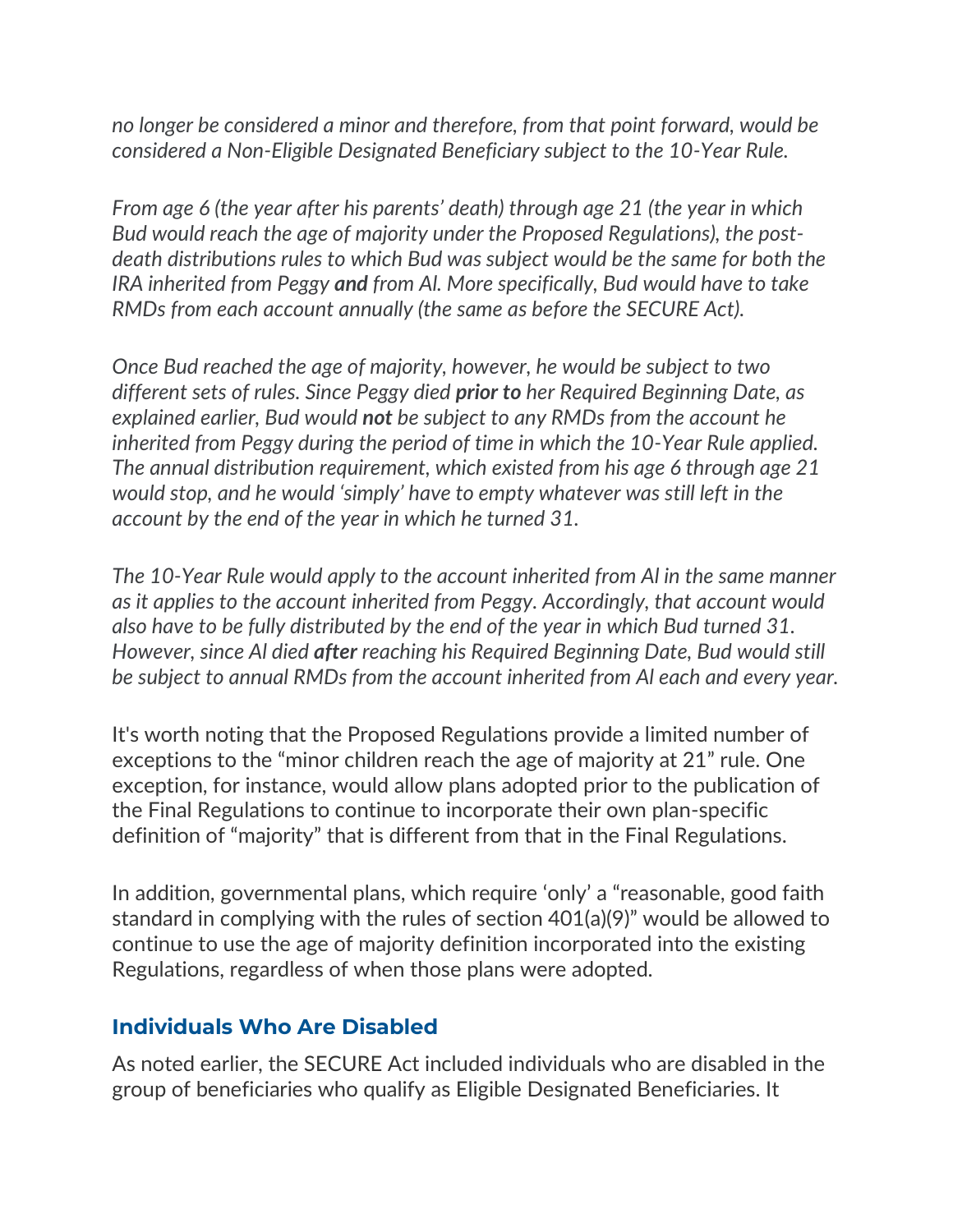further provided that "disability" would be defined by [IRC Section 72\(m\)\(7\),](https://www.law.cornell.edu/uscode/text/26/72) which states that an individual is disabled if they any substantial gainful activity by reason of any medically determinable physical or mental impairment which can be expected to result in death or to be of long-continued and indefinite duration. The Proposed Regulations offer several important clarifications regarding the status of such persons.

First, the Proposed Regulations provide a safe harbor for determining whether an individual is disabled *enough* to qualify as an Eligible Designated Beneficiary. More specifically, the regulations provide that if an individual has been [deemed disabled by the Social Security Administration](https://www.ssa.gov/disability/professionals/bluebook/index.htm) as of the date of death, for purposes of determining their status as an Eligible Designated Beneficiary, they will automatically be considered disabled as defined by IRC Section 72(m)(7).

Second, the Proposed Regulations also help to shed light on how the IRS will treat young beneficiaries who may be disabled. Notably, the 'regular' definition of disabled involved a determination of whether the beneficiary is able to engage in substantially gainful activity. But most individuals under 18 don't engage in substantially gainful activity, regardless of whether or not they are disabled!

Accordingly, the Proposed Regulations clarify that someone who is under 18 (on the date of the decedent's death) has a disability if that individual:

*…has a medically determinable physical or mental impairment that results in marked and severe functional limitations and that can be expected to result in death or to be of long-continued and indefinite duration. [emphasis added]*

Finally, the Proposed Regulations would require that, in order for an individual to be an Eligible Designated Beneficiary by virtue of having a disability, they would need to provide "documentation" to the plan administrator (or IRA custodian) by October  $31<sup>st</sup>$  of the year following the year of death.

The Proposed Regulations do not specify the nature of this documentation though (e.g., is it just a doctor's note stating that the person is unable to engage in substantially gainful activity for an indefinite period of time?), nor do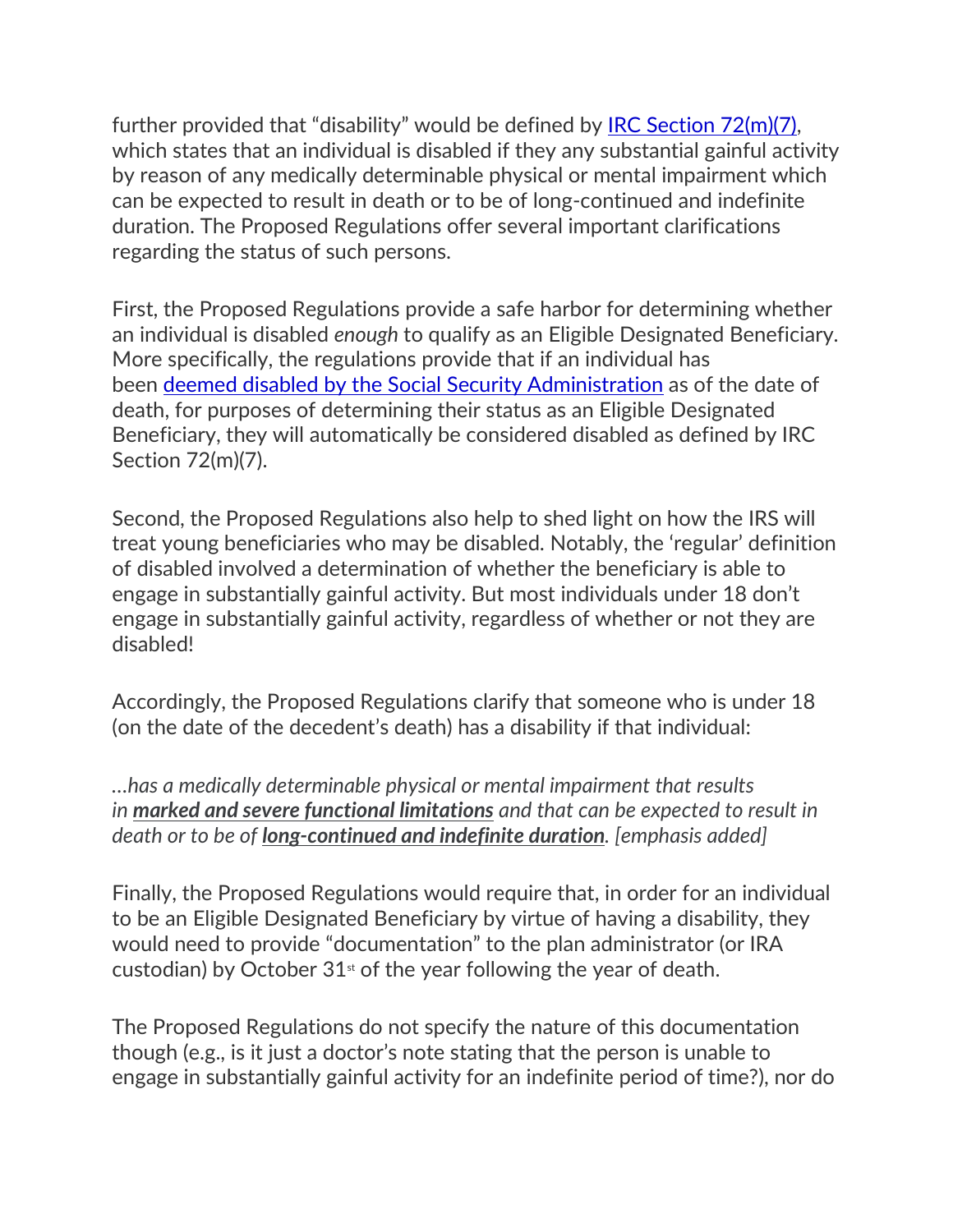they outline what, if any, requirements an administrator or custodian would need to meet in verifying such information.

#### **Persons Suffering From Chronic Illness**

Persons suffering from a chronic illness are also considered Eligible Designated Beneficiaries under the SECURE Act. In general, [IRC Section](https://www.law.cornell.edu/uscode/text/26/7702B)  [7702B\(c\)\(2\)](https://www.law.cornell.edu/uscode/text/26/7702B) defines an individual as chronically ill if, without substantial assistance, they are unable to complete two or more of the activities of daily living (e.g., grooming, dressing, toileting, ambulating, eating, or transferring) for a period of at least 90 days.

The SECURE Act *slightly* modifies that definition, removing the 90-day threshold, and replacing it with a requirement that the illness be "reasonably expected to be lengthy in nature," and thus longer than the 'regular' 90-day requirement.

The Proposed Regulations reinforce this modified definition, and further provide that, in order to be considered chronically ill for purposes of determining beneficiary status, a chronically ill individual must provide written documentation to the plan administrator (or IRA custodian) by October  $31<sup>st</sup>$  of the year after the decedent's death.

Notably, though, unlike the documentation requirement for disabled persons, the Proposed Regulations specify the nature of such documentation. Specifically, they require that the documentation "include a certification from a licensed health care practitioner" verifying the inability of the individual to complete the two (or more) activities of daily living for at least a "lengthy" period of time.

#### **Persons Not More Than 10 Years Younger Than The Deceased Individual**

One of the questions that was raised shortly after the enactment of the SECURE Act was how the IRS would interpret the "10 years younger" portion of the statute. More specifically, there was a question as to whether the IRS would use the actual age of the decedent and the beneficiary, or whether they would use a simpler more-than-ten-calendar-years definition.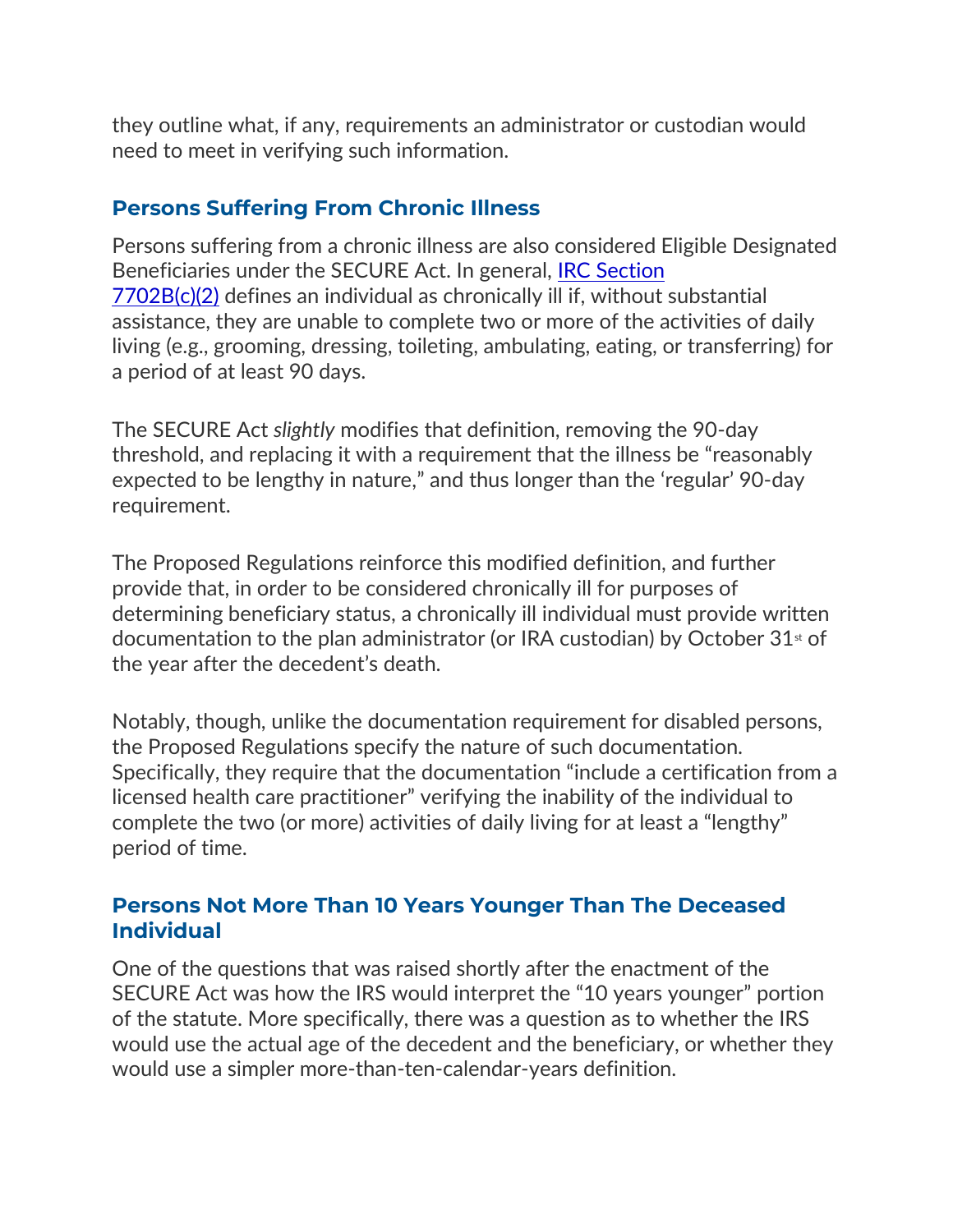For instance, if a deceased IRA owner was born on March 1, 1970, and the IRA account beneficiary was born on December 1, 1980, would the beneficiary be considered "not more than 10 years younger", since, by calendar years, they are 10 years apart? Or would they be considered *more* than 10 years younger, since, by actual birth dates, they are 10 years *and 9 months* apart?

The Proposed Regulations clarify this point by providing that the *actual* age of the decedent and the beneficiary must be used in determining whether an individual is an Eligible Designated Beneficiary.

*Example 3: AJ is an IRA owner whose date of birth is July 1, 1970. The beneficiaries of his IRA are his two cousins, Bobby and Tommy, whose dates of birth are March 1, 1980, and August 1, 1980, respectively. Unfortunately, in October 2022, AJ dies.*

*In determining whether Bobby and/or Tommy are Eligible Designated Beneficiaries, we must compare their actual dates of birth to that of AJ. Accordingly, Bobby, who is 'only' 9 years and 8 months younger than AJ will be considered an Eligible Designated Beneficiary and will be able to 'stretch' distributions over his remaining (single) life expectancy.*

*By contrast, Tommy is 10 years and 1 month younger than 111. Accordingly, he would be considered a Non-Eligible Designated Beneficiary, and would be required to distribute the balance of his portion of the inherited IRA by the end of 2032 (the 10th year after AJ's death).*

The IRS's decision to interpret the not-more-than-ten-years-younger rule based on actual dates of birth is particularly interesting when juxtaposed against the rules for determining whether a retirement account owner can use the Joint life and Last Survivor Expectancy table (the "Joint Table") to calculate the amount of their RMD. Notably, that table can only be used by those who have dates of birth in *calendar* years that are at least 11 (more than 10) years apart.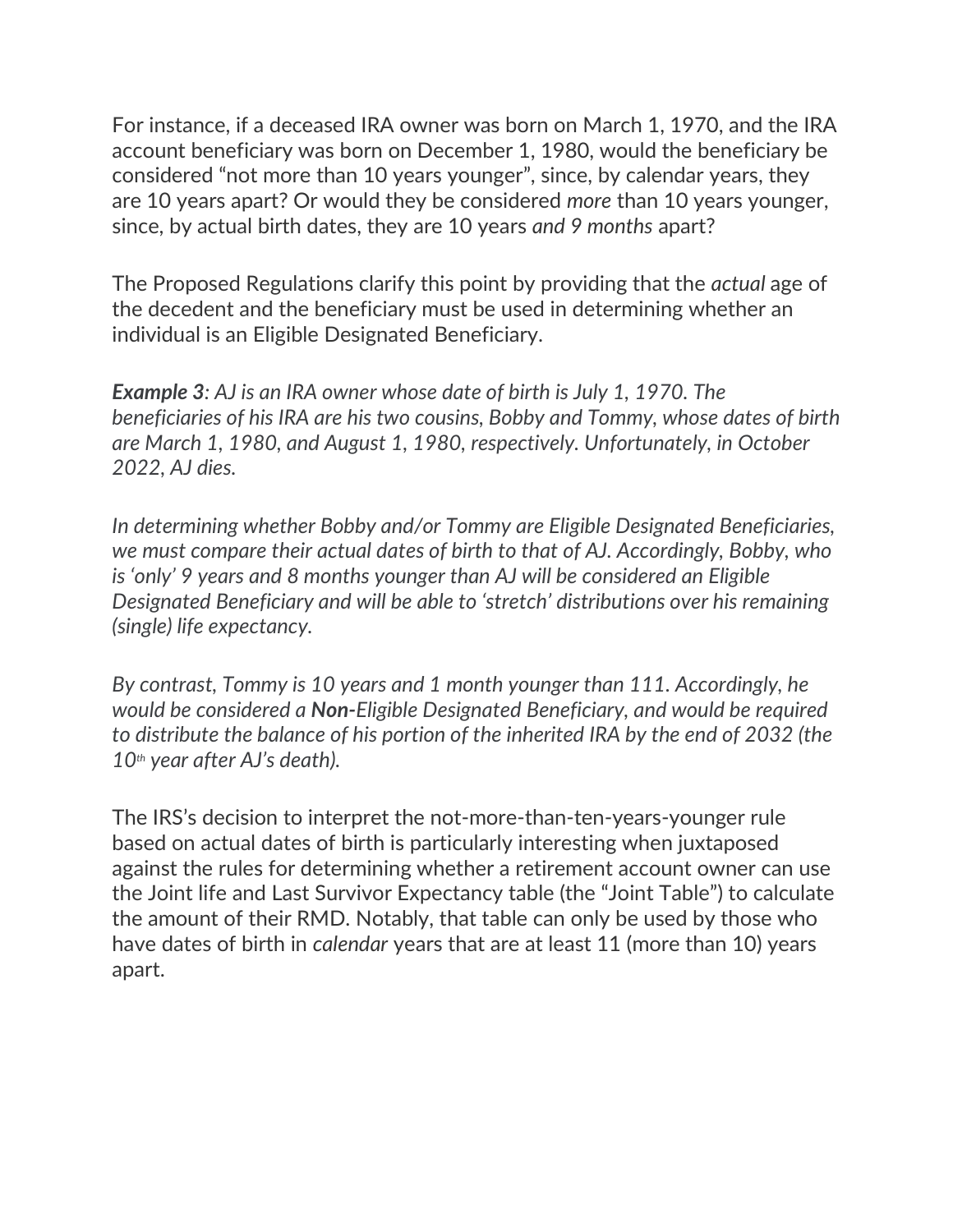## Proposed Regulations Would Clarify Application Of Change Of RMD Starting Age To Surviving Spouse Beneficiaries

In addition to changes to the post-death distribution rules for many beneficiaries, the SECURE Act also changed the year in which RMDs must begin for retirement account owners. Prior to the SECURE Act, RMDs were generally applicable beginning in the year when an individual reached age 70 ½. [The SECURE Act, however, pushed back the general RMD starting age to](https://www.kitces.com/blog/secure-act-age-72-required-minimum-distribution-rmd-age-70-1-2-qcd-2020/)   $\overline{72}$ , effective for those individuals attaining age 70  $\frac{1}{2}$  on or after January 1, 2020. This created a question as to how several rules applicable to (sole) surviving spouse beneficiaries should be applied.

Notably, prior to the SECURE Act, a surviving spouse who remained the beneficiary of their deceased spouse's retirement account (i.e., established and maintained an inherited IRA) was not required to begin taking RMDs from the inherited retirement account until the year that the deceased spouse would have turned 70 ½. Similarly, in the event that the surviving spouse died before that time (the year in which the deceased spouse would have turned 70 ½), the surviving spouse's beneficiaries were treated as though they had inherited directly from the original account owner.

The primary question was how the SECURE Act's changes should impact surviving spouse beneficiaries who inherited prior to the effective date of the SECURE Act's changes, but from decedents who would have turned 70 ½ on or after January 1, 2020. In other words, should the SECURE Act's language be interpreted to mean that a retirement account owner had to *actually* turn 70 ½ on or after January 1, 2020 (meaning they would have needed to live until at least that date), or 'merely' that the individual would have turned 70 ½ on or after January 1, 2020, *had they lived?*

Thankfully, for ease of administration, the IRS appears on track to take the latter viewpoint. Because if a decedent was born on or after July 1, 1949 (and thus, would have turned 70 ½ on or after January 1, 2020, had they lived), surviving spouses remaining as a beneficiary of such individuals accounts will not be required to take RMDs until the year the decedent would have turned 72.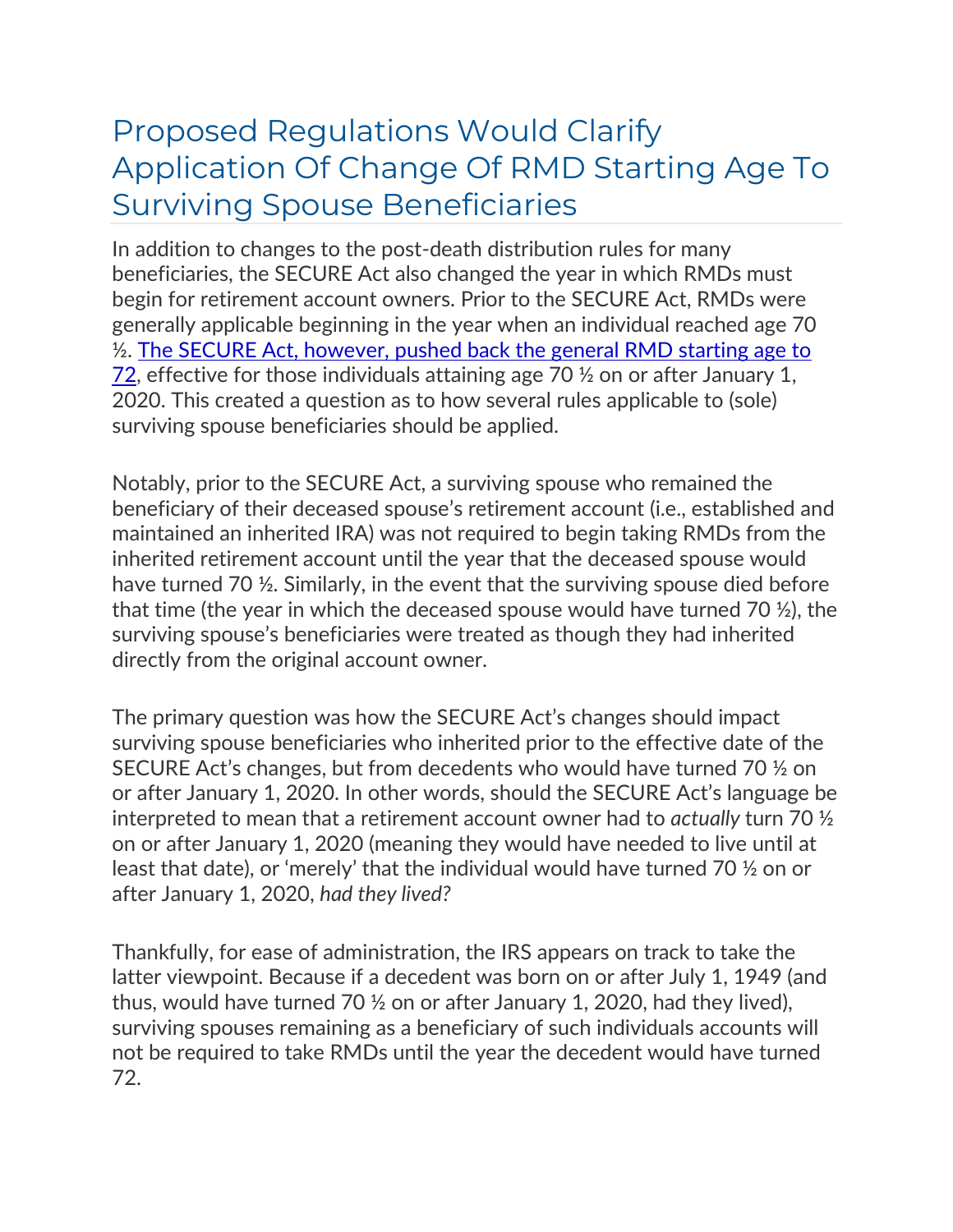Similarly, in the event that the surviving spouse beneficiary dies before the year in which the original decedent would have turned 72, the surviving spouse's beneficiaries will be treated as inheriting directly from the original retirement account owner.

## Eligible Designated Beneficiaries Can Opt Out Of 'Stretch' And Into 10-Year Rule, But Custodians Can Limit Options

Under the 'old' rules, Designated Beneficiaries of decedents who died prior to reaching their Required Beginning Date were able to opt out of the 'stretch' and into the 5-year rule that applies to Non-Designated Beneficiaries inheriting from the same individuals. Accordingly, a natural question on the minds of many planners after the SECURE Act was enacted was whether *Eligible* Designated Beneficiaries who inherit from the same individuals (someone dying prior to reaching their Required Beginning Date) would be able to opt out of 'stretch' distribution in favor of the 10-Year Rule that the SECURE Act applies to Non-Eligible Designated Beneficiaries.

New Proposed Treasury Regulation 1.401(a)(9)-3(c)(5)(C)(iii) makes it clear that the IRS intends Eligible Designated Beneficiaries to make just such an election. Specifically, the Proposed Regulations state:

*A defined contribution plan may include a provision, applicable to an employee who dies before the employee's required beginning date and who has an eligible designated beneficiary, that permits the employee (or eligible designated beneficiary) to elect whether the 10-year rule in paragraph (c)(3) of this section or the life expectancy rule in paragraph (c)(4) of this section applies.*

It's worth noting that while the Proposed Regulations *permit* a plan or IRA custodian to allow such an election, they don't require that such an option be granted. In fact, the Proposed Regulations go so far as to explicitly state that a plan need not make both options available at all. Rather, the plan/IRA can simply require Eligible Designated Beneficiaries to use the 10-Year Rule or the 'stretch'!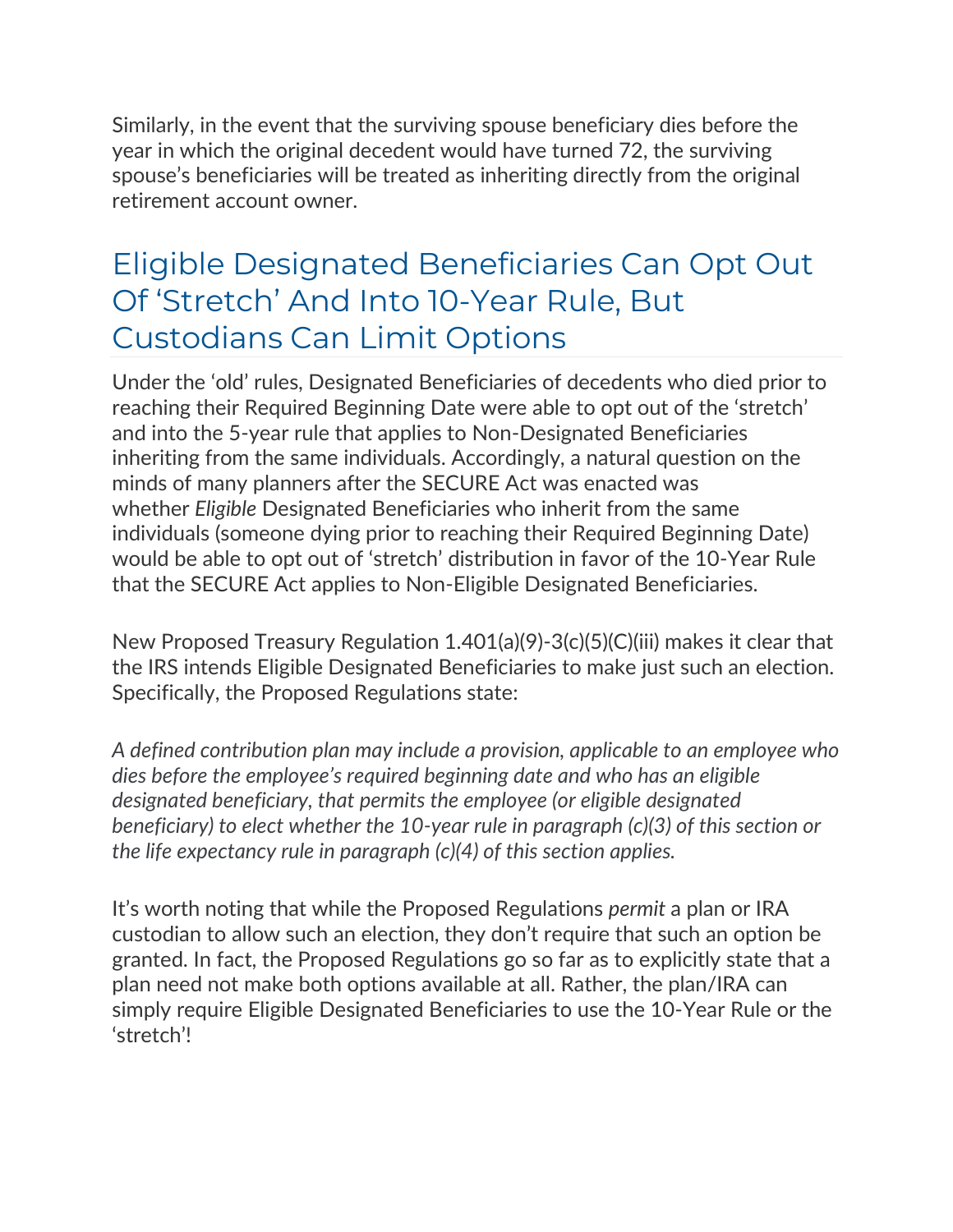

Nerd Note:

The actual text of the Proposed Regulation that discusses the ability of a plan to limit the ability of an Eligible Designated Beneficiary to 'stretch' distribution includes some peculiar wording. Specifically, the Proposed Regulations state that a plan won't be in violation of 401(a)(9) simply because it requires "**some or all** of the employees" [emphasis added] to use only the 10-Year Rule. It goes on to say that "a plan need not have the same method of distribution for the benefits of all employees." This would seem to give companies the ability to preference certain employees over others with respect to the post-death distribution options afforded to their beneficiaries.

## Proposed Regulations Would Provide Significant New Guidance To Trust Beneficiaries Of Retirement Accounts

The rules for retirement accounts are complicated. The rules for trusts are complicated. Put them together and you get… well… something really complicated!

Unfortunately, the recently released Proposed Regulations don't do a whole lot to reduce the complexity introduced to a plan by naming a trust as the beneficiary of a retirement account. They do, however, seek to provide material clarifications on a variety of matters that have perplexed planners for years.

Critically, the Proposed Regulations contemplate leaving in place much of the existing [trust-as-a-retirement-account-beneficiary structure, including the](https://www.kitces.com/blog/discretionary-see-through-trusts-accumulation-secure-act-designated-beneficiary-mbt-guidelines/)  [requirements for a trust to qualify as a "See](https://www.kitces.com/blog/discretionary-see-through-trusts-accumulation-secure-act-designated-beneficiary-mbt-guidelines/)-Through Trust" (thereby enabling the applicable beneficiaries of the trust to be treated as the beneficiary of a decedent's retirement account instead of the trust, itself). The Proposed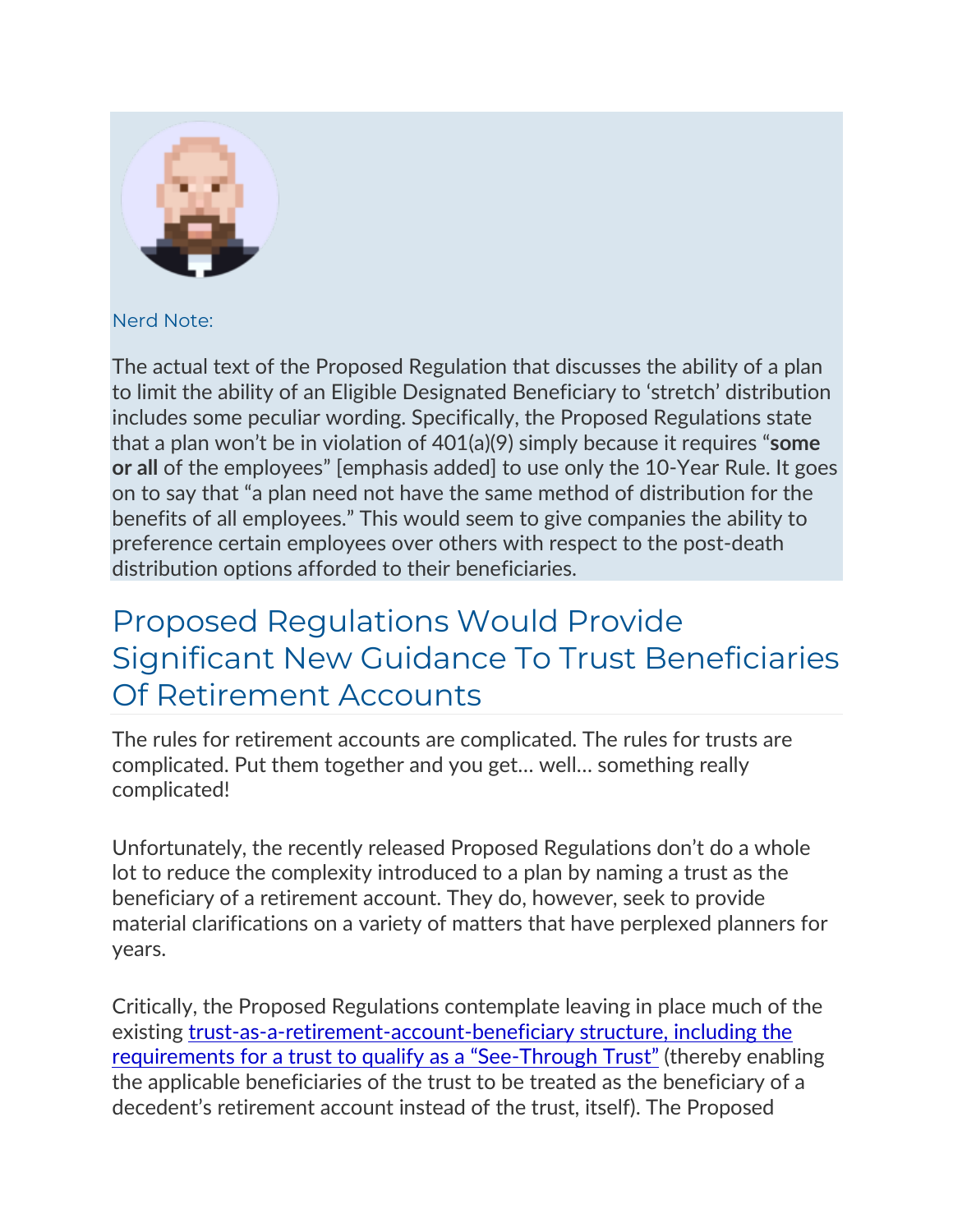Regulations also retain the concepts of Conduit and Discretionary (a.k.a. Accumulation) Trusts.

### **CERTAIN TRUST BENEFICIARIES CAN BE DISREGARDED WHEN DETERMINING THE POST-DEATH PAYOUT PERIOD**

Under the existing regulations, remainder beneficiaries of a Conduit Trust are disregarded when determining the post-death payout schedule applicable to a See-Through trust that has been named as the beneficiary of a retirement account, and the Proposed Regulations would continue to allow such treatment. But the Proposed Regulations also introduce several new types of trust beneficiaries that can be disregarded.

One new group of trust beneficiaries that could be disregarded is secondary beneficiaries of Discretionary (accumulation) Trusts who are only able to inherit trust assets because of the death of another secondary beneficiary.

In order for this exception to apply, the first secondary beneficiary *must* survive (and be treated as surviving) the retirement account owner.

*Example 4: John Doe has created the John Doe Retirement Account Trust to provide for the management of his retirement accounts after his death. The trust is a Discretionary Trust, and names his spouse, Jane Doe, as the first-in-line beneficiary of the trust.*

*In the event that Jane Doe dies prior to the distribution (from the trust) of all retirement assets left to the trust, John's brother, Jim Doe, is next-in-line to receive such distributions. And should Jim die prior to the distribution (from the trust) of all retirement assets left to the trust, John's favorite charity is entitled to any remaining amounts.*

*Here, provided that Jane (a primary beneficiary of the trust) and Jim (a secondary beneficiary of the same trust) both survive John, the charity would be a secondary beneficiary of the trust that would only be able to receive assets after the death of Jim, another secondary beneficiary (who had survived the decedent). Accordingly, the charity would be disregarded when determining the post-death distribution schedule.*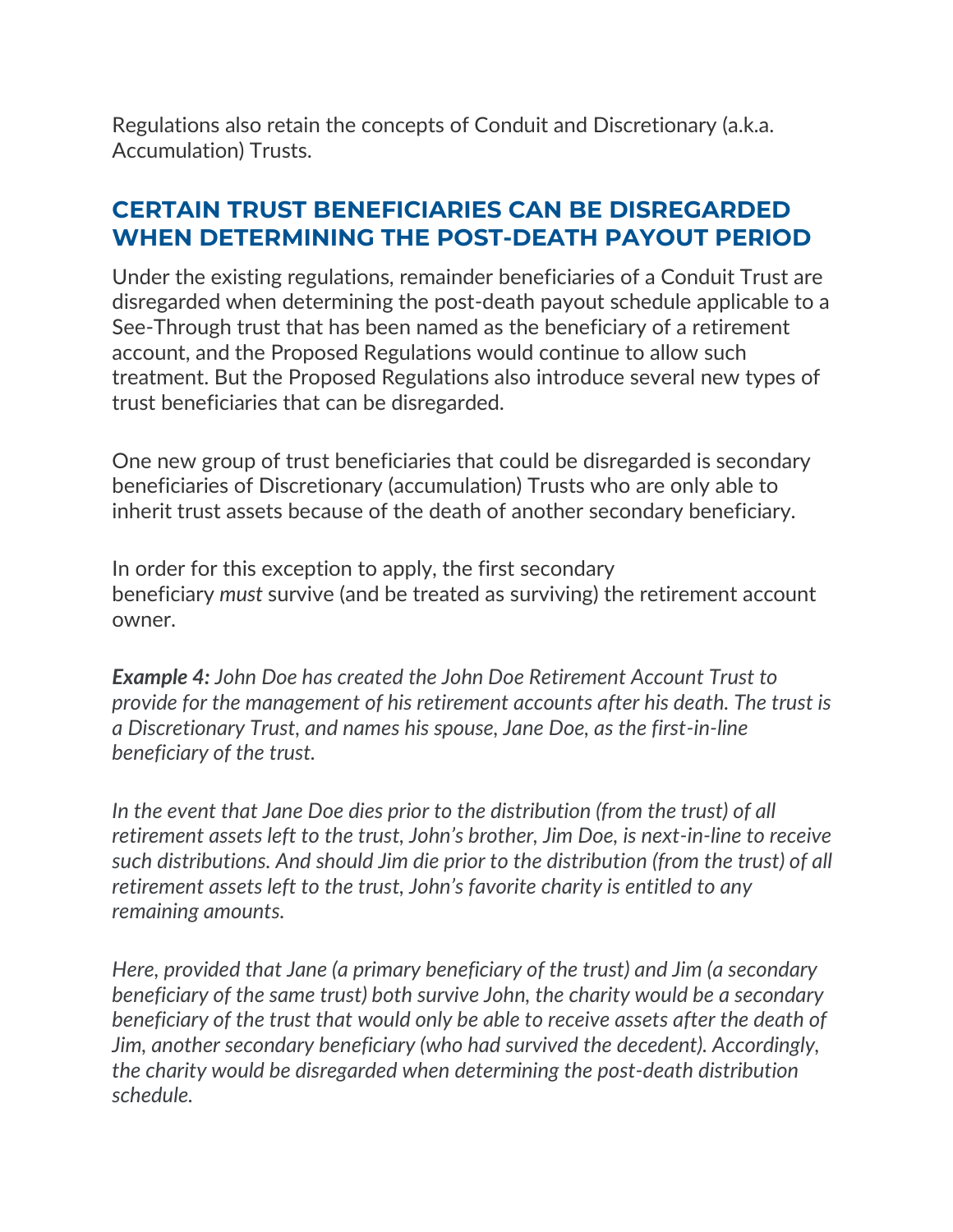Another new group of trust beneficiaries that could be disregarded under the Proposed Regulations is trust beneficiaries of Discretionary Trusts who can only receive distributions of retirement assets left to the trusts that first require the *full distribution* of assets to a minor trust beneficiary by no later than the end of the year in which they reach age 31.

That, needless to say, is an absolute mouthful, and is best explained via an example. So, let's look at one…

*Example 5: Ned is a single IRA owner who has a 15-year-old daughter, Sansa. Accordingly, Ned establishes a Discretionary Trust for his daughter.*

*The trust provides that, while the trustee shall have discretion over how much of the IRA should be paid to Ned's daughter annually until she is 30, whatever is left in the trust in the year that Sansa turns 31 must be distributed to her before the end of the year.*

*In the unlikely event that Ned's daughter does not receive all of the retirement assets left to the trust – which, by the trust's terms, necessarily means that she has died before the end of the year in which she turned 31 – the trust assets are to go to Ned's mother, who is 85.*

*Since the only way Ned's mother is entitled to any of the retirement assets left to the trust is if Sansa dies, and since the trust must payout all of the retirement assets to Sansa no later than the end of the calendar year in which Sansa turns 31, Ned's mother can be disregarded for purposed of determining the post-death distribution schedule applicable to the trust.*

PROPOSED REGULATIONS WOULD ALLOW TIMELY EXERCISING OF POWERS OF APPOINTMENT WITHOUT VIOLATING THE 'IDENTIFIABLE BENEFICIARIES' SEE-THROUGH TRUST REQUIREMENT

Another significant trust-related element of the Proposed Regulations would prevent the inclusion of a general power of appointment from causing the trust to fail to meet the [See-Through Trust requirement that beneficiaries of a](https://www.kitces.com/blog/qualifying-a-see-through-trust-as-an-ira-designated-beneficiary-conduit-or-accumulation/)  [trust be identifiable.](https://www.kitces.com/blog/qualifying-a-see-through-trust-as-an-ira-designated-beneficiary-conduit-or-accumulation/)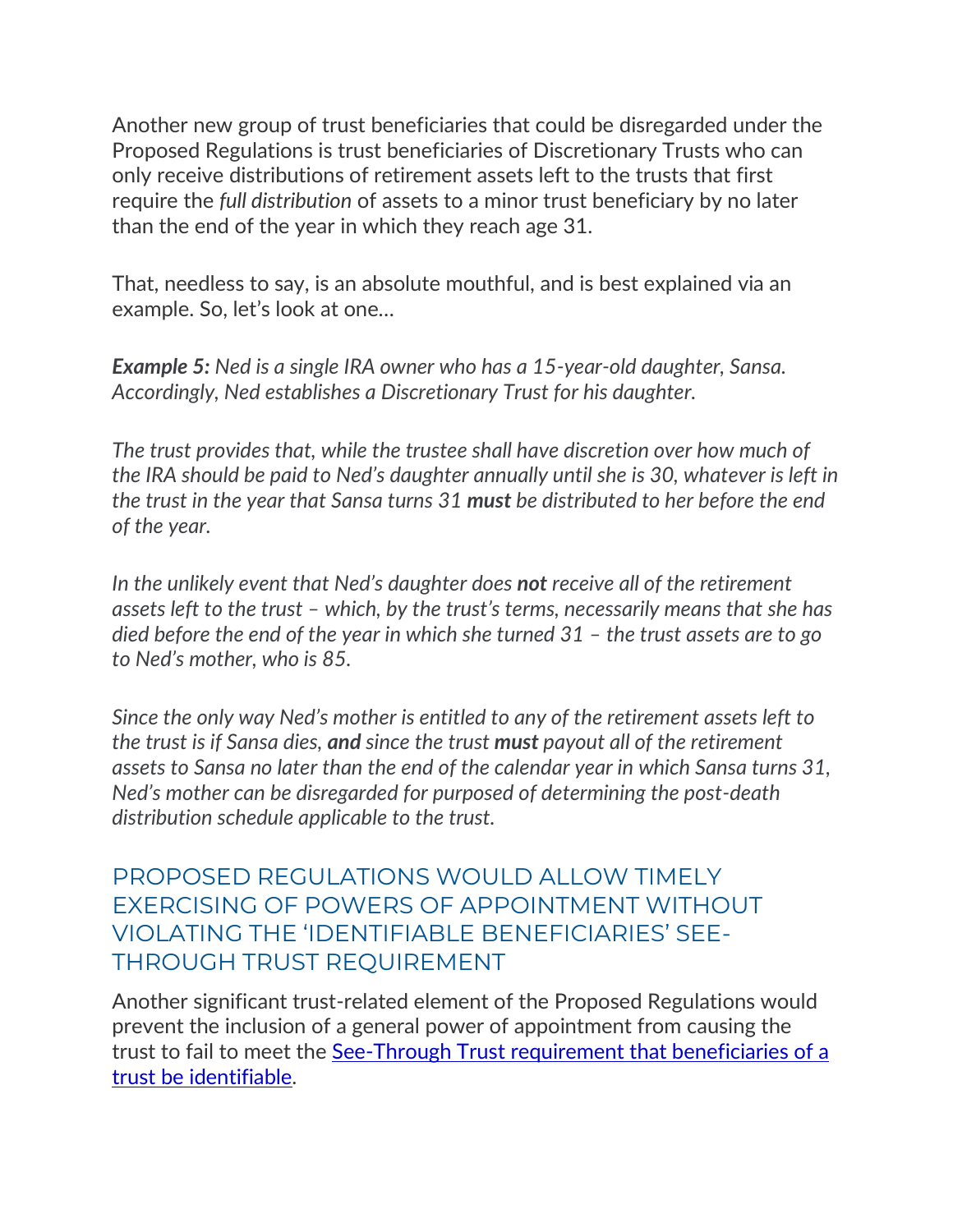More specifically, to the extent that an individual is granted a power of appointment over trust assets, provided that such power is exercised by September  $30<sup>th</sup>$  of the year following the year of death in favor of one or more beneficiaries who are all identifiable (or restricts their unexercised power to a limited group of identifiable beneficiaries), the identifiable beneficiaries (or limited group of potential future beneficiaries) will be considered a beneficiary of the trust.

If, on the other hand, such a power of appointment has neither been exercised, nor restricted, by September  $30<sup>th</sup>$  of the year following the year of death, the Proposed Regulations would treat the *power holder* as a trust beneficiary.

Finally, to the extent that a power of appointment was exercised after September  $30<sup>th</sup>$  of the year after death, any such appointed beneficiaries would, from that point forward, be treated as a beneficiary of the trust, *along with* the power holder.

*Example 6: Ty died on January 15, 2022, and left his IRA to his trust. Under the terms of the trust, his daughter, Cersei, has a general power of appointment, and can decide to whom the IRA shall pass (via the trust). Cersei is considering appointing her son, Joffrey, who is 25 years old and disabled, as the beneficiary of the trust (assume the trust has standby special needs trust language to avoid assets from being available to Medicaid, etc.).*

*If Cersei exercises her power of appointment in favor of Joffrey by September 30, 2023 (the year after Ty's death), then only Joffrey will be considered a beneficiary of the trust. Furthermore, since Joffrey is disabled, the trust would be able to stretch distributions over Joffrey's ~60-year life expectancy.*

*If, on the other hand, Cersei did not exercise her power by September 30, 2032, then she would be considered a beneficiary of the trust, and thus, would force the trust to be subject to the 10-Year Rule (even if she later exercised her power in favor of Joffrey).*

If finalized by the IRS, this element of the Proposed Regulations would mark a *dramatic* shift from the IRS's historical viewpoint by relaxing its stance with respect to post-death powers of appointment. Notably, in the past, to the extent an applicable trust beneficiary held a general power of appointment *on*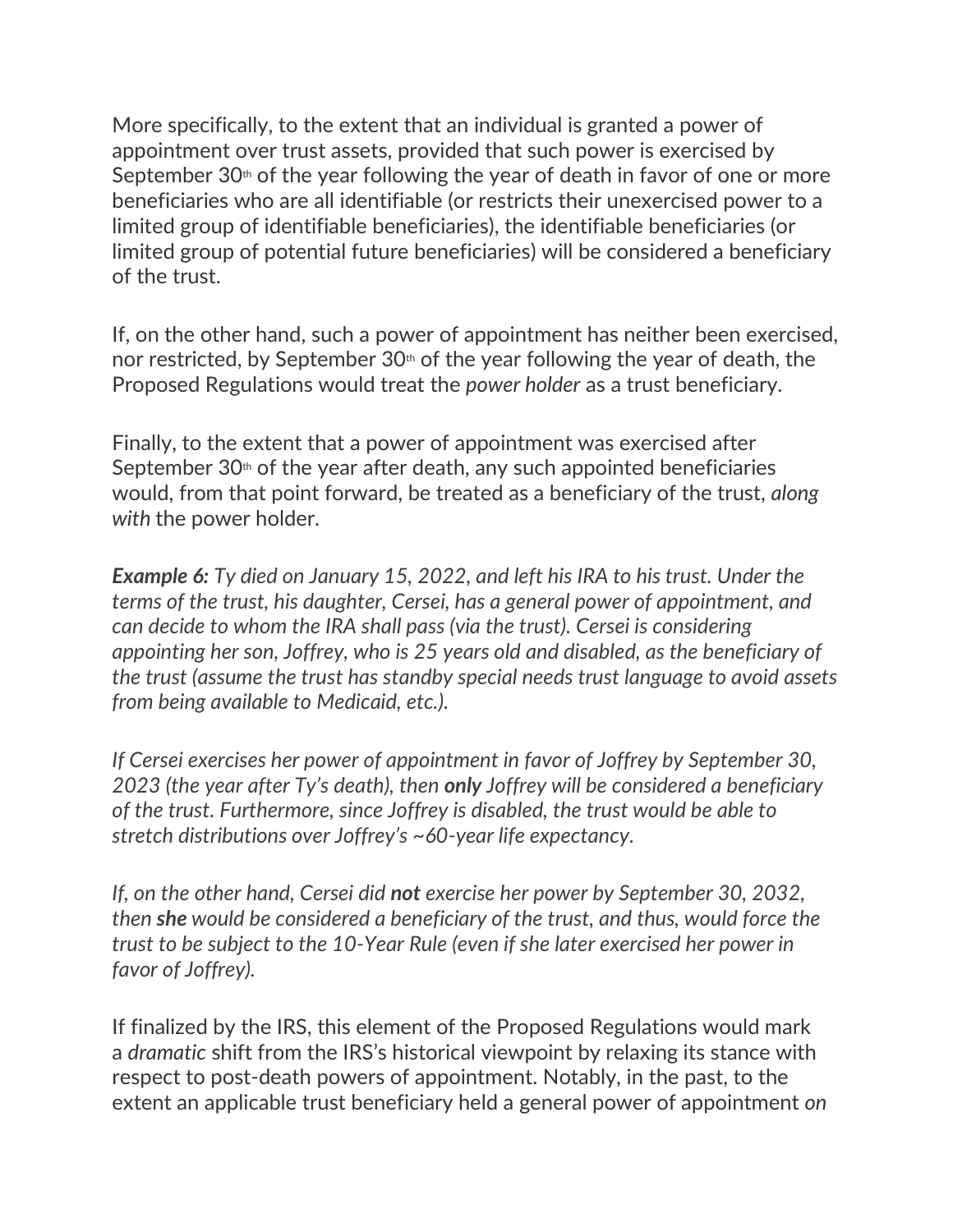*the date of death*, the IRS viewed the trust as *failing* to meet the See-Through Trust requirement that trust beneficiaries be identifiable. Accordingly, such trusts were considered Non-Designated Beneficiaries, and subject to the less favorable post-death distribution rules that apply to such beneficiaries.

PROPOSED REGULATIONS WOULD ALLOW TIMELY MODIFICATIONS OF TRUSTS UNDER STATE LAW WITHOUT VIOLATING THE 'IDENTIFIABLE BENEFICIARIES' SEE-THROUGH TRUST REQUIREMENT

In another departure from IRS historical norms, the Proposed Regulations contemplate allowing trust beneficiaries to be added *and* removed pursuant to timely state-authorized trust modifications.

More specifically, in the event that a trust is modified via a method provided for under state law (e.g., court reformation, decanting to a new trust) any trust beneficiaries removed via such a process by September  $30<sup>th</sup>$  of the year following the year of death will not be considered when determining the trust's post-death payout schedule. On the flip side, beneficiaries added via such a process will be considered beneficiaries of the trust when determining the applicable post-death distribution rules.

In the past, the IRS has repeatedly ruled that the trust language *as of the date of death* was instructive of the applicable trust beneficiaries. If finalized, this provision would allow trusts with drafting errors, unwanted beneficiaries, etc., a limited window of time in which they could be 'corrected' after death using methods authorized under state law.

The much-anticipated Proposed Regulations provide valuable insight into how the IRS is thinking about updating its rules to accommodate the changes made by the SECURE Act. Indeed, much of the Proposed Regulations are likely to remain the same when all is said and done.

There are, however, some very obvious elements (e.g., the application of the 10-Year Rule) of the Proposed Regulations that neither align with conventional wisdom, nor are particularly taxpayer-friendly. Accordingly, it's likely that the IRS will receive a substantial number of comments about such matters,